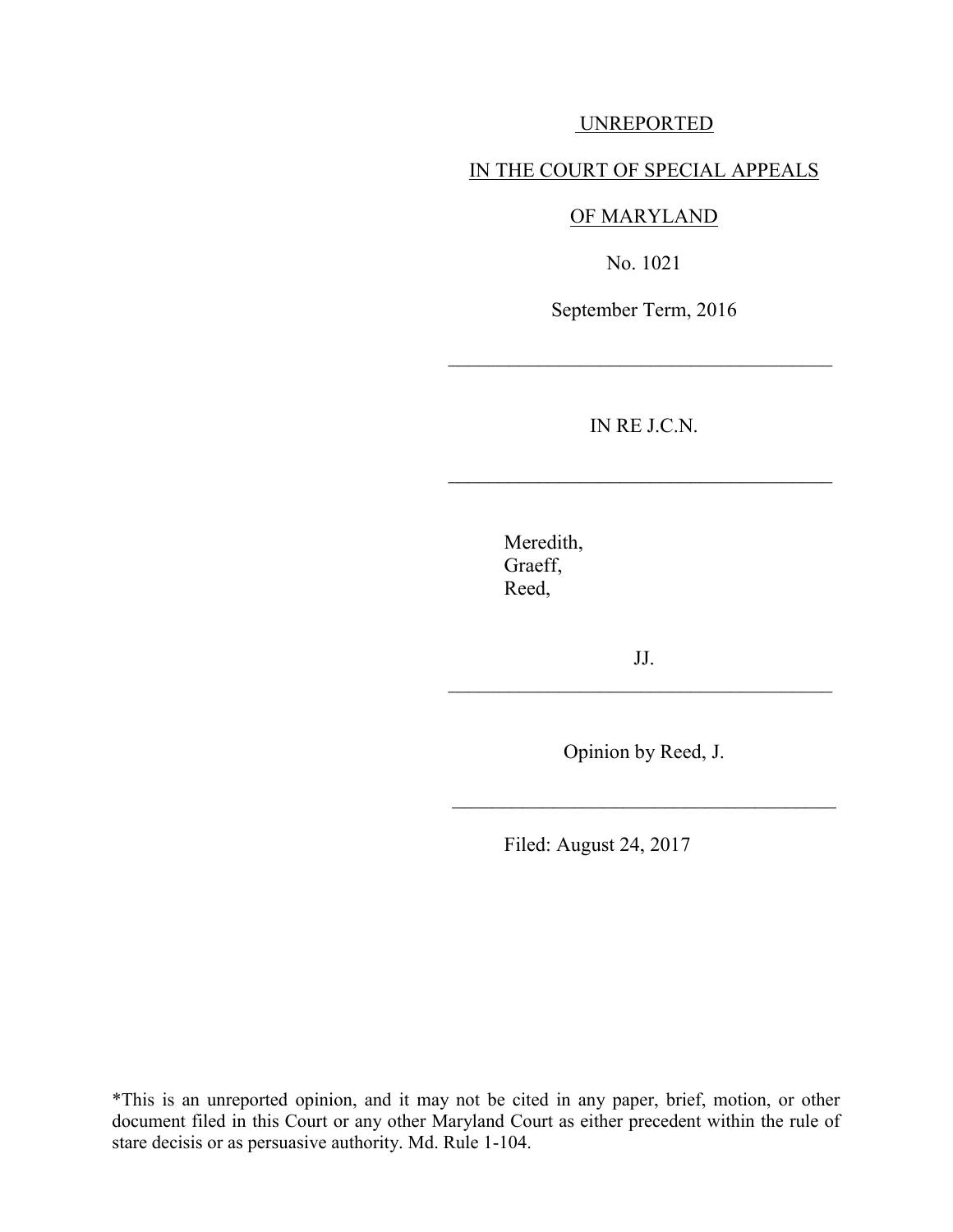On December 1, 2015, Administrative Law Judge Thomas Welshko ("ALJ") ordered that J.C.N., appellant, be involuntarily admitted to University of Maryland Baltimore Washington Medical Center (the "Hospital"), appellee. Appellant petitioned for judicial review by the Circuit Court for Anne Arundel County, which affirmed the ruling of the ALJ. She filed this timely appeal and presents two questions for our review, which we rephrase and consolidate as one issue:<sup>1</sup>

1. Whether the ALJ erred in ordering appellant's involuntary admission.

For the reasons that follow, we affirm the judgment below.

# **FACTUAL AND PROCEDURAL BACKGROUND**

In the summer of 2015, appellant suffered a stroke and a "thyroid-storm," "a very rare, but life-threatening condition" that results from an overactive thyroid. As a result, her brain swelled, she suffered partial paralysis, and she began treatment that involved physical and occupational therapy and prescription steroids.

l

<sup>&</sup>lt;sup>1</sup> Appellant presented the following questions:

<sup>1.</sup> Was involuntary admission improper because the Hospital failed to comply with procedural requirements in Title 10, Subtitle 6, of the Health-General Article?

<sup>2.</sup> Was involuntary admission improper because the Hospital failed to prove by clear and convincing evidence that appellant was a danger to the life or safety of herself or others?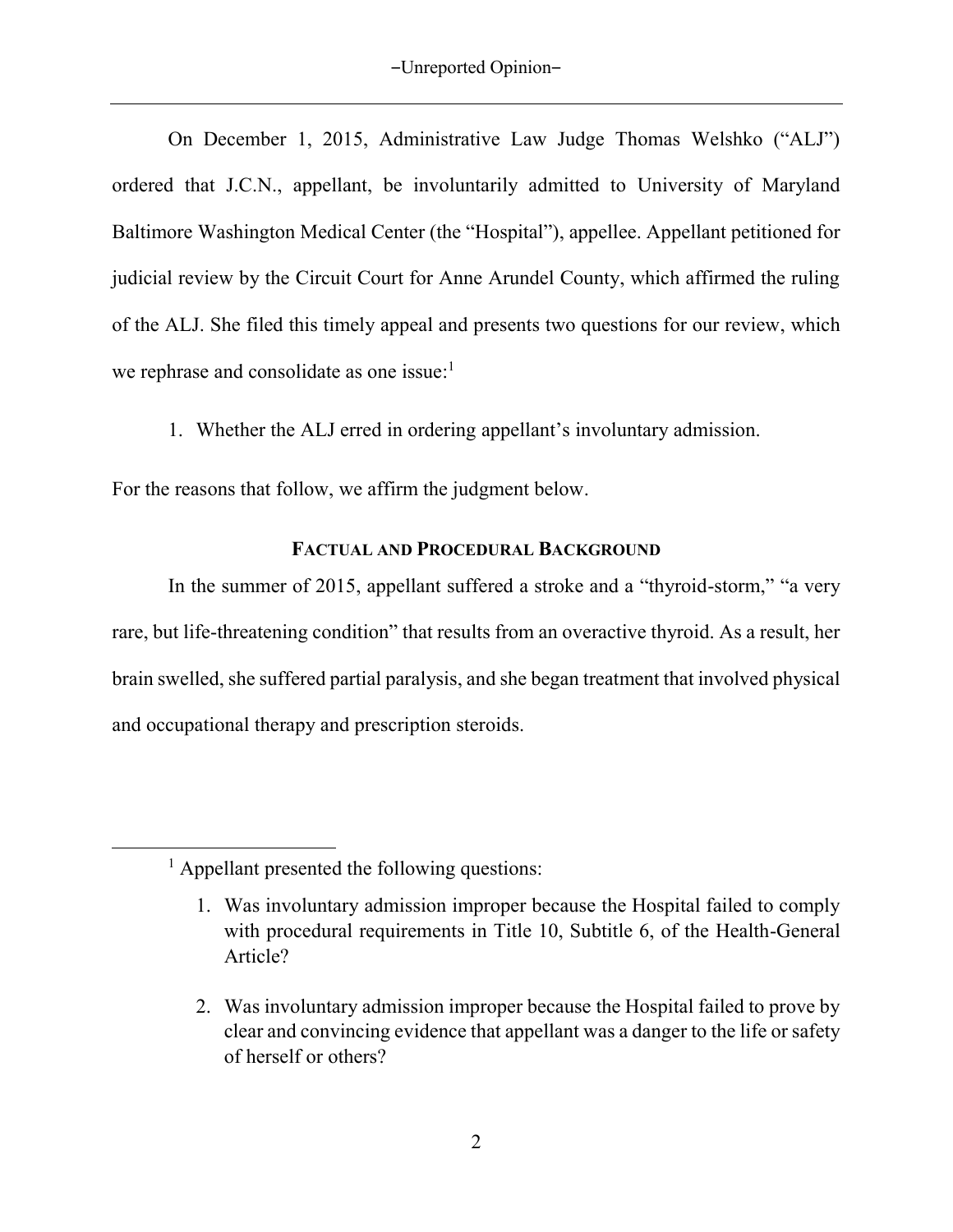On November 17, 2015, Anne Arundel County police escorted appellant to the emergency department of the Hospital after a social worker filed an emergency petition.<sup>2</sup> She was admitted to the emergency department then transferred to the "telemetry unit" – "kind of an observation unit" – "due to medical issues." The attending physician diagnosed appellant with steroid-induced psychosis, $3$  and requested consultations by an endocrinologist and neurologist to rule out possible psychological complications deriving from her recent stoke and thyroid-storm. On November 19, 2015, Drs. Sandeep Sidana and Anisha Bassi diagnosed appellant with bipolar disorder and signed certifications that appellant met the criteria for involuntary admission.<sup>4</sup> The doctors noted that appellant suffered from "Bipolar 1 Disorder episode manic, severe with psychotic symptoms, with a

 $\overline{\phantom{a}}$  $2$  A person may file a petition for emergency evaluation of another individual if the petitioner believes that the individual has a mental disorder and "presents a danger to the life or safety of the individual or of others." Md. Code Ann., Health-Gen. §10-622(a). A lawfully executed petition permits police to take the individual "to the nearest emergency facility," where a physician must examine the individual within six hours. Md. Code Ann., Health-Gen. §10-624.

<sup>&</sup>lt;sup>3</sup> Psychosis is "a serious mental illness (as schizophrenia) characterized by defective or lost contact with reality often with hallucinations or delusions." Merriam-Webster Medical Dictionary, "psychosis," available at https://www.merriamwebster.com/dictionary/psychosis (last visited Feb. 28, 2015).

<sup>&</sup>lt;sup>4</sup> An application for involuntary admission must be in writing and include the certificates of two health care providers who have examined the individual and believe that the individual has a mental disorder, the individual needs impatient care, and admission to a facility "is needed for the protection of the individual or another." Md. Code Ann., Health-Gen. §10-615.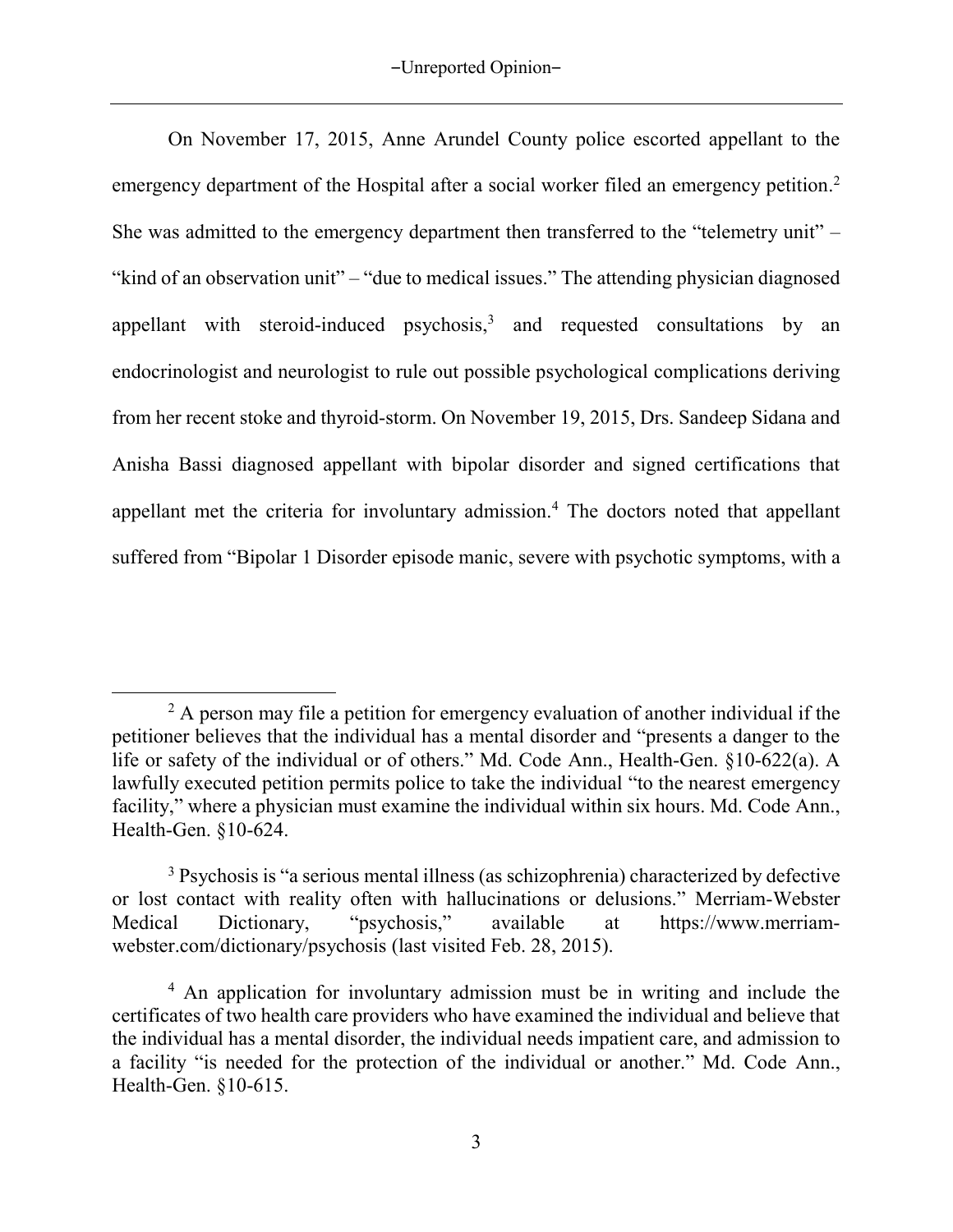differential diagnosis of steroid-induced psychosis or substance-induced mood disorder with manic features."

 The next day, November 20, 2015, the Hospital's discharge coordinator signed an application for appellant's involuntary admission to the Hospital. Due to limited space and her medical history, however, appellant was not transferred to the psychiatric unit of the Hospital until November 24, 2015. On the day of her transfer, the Hospital provided appellant with notice of her admission and the date of her involuntary admission hearing.

 The hearing was held on December 1, 2015. Dr. Sidana, the attending psychiatrist, testified that appellant had "grandiose delusions and psychosis about her accomplishments . . . that she personally knew President Obama . . . and various high esteemed figures . . . attempted to purchase an apartment . . . [and] a car . . . that would have been financially disastrous to her . . ." Dr. Sidana further expressed his concern for appellant's safety stating:

> [Appellant] has shown very little insight or, actually, has shown no insight into her diagnosis, does not believe at all that she is manic, and therefore, has refused to take her psychiatric medications . . . [and] thyroid medications . . . my concern for her would be . . . she is already demonstrating to me that she is having impaired judgment managing her thyroid state.

Dr. Sidana confirmed that it was his expert opinion that appellant, should she be released, would quickly damage herself financially, and that she was a danger to herself and possibly others.

Based on the evidence produced at the hearing, the ALJ concluded that appellant met the statutory criteria for involuntary admission under Maryland Code by clear and convincing evidence and ordered appellant to remain hospitalized. Appellant filed a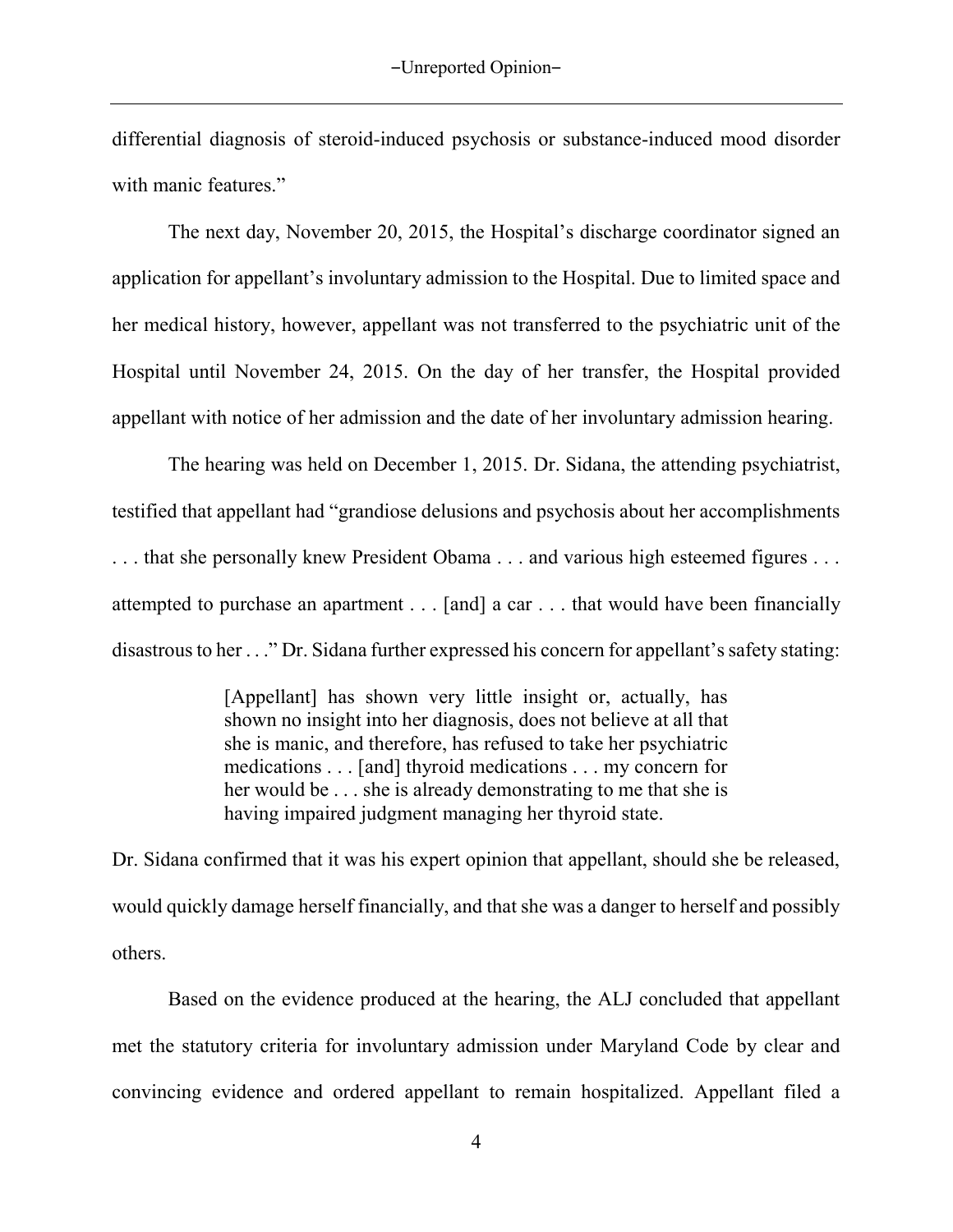Petition for Judicial Review with the Circuit Court for Anne Arundel County on December 10, 2015, asking for reversal of the ALJ's decision ordering her involuntary admission. The Hospital continued to monitor appellant's psychiatric and physical progress, and discharged her on December 14, 2015, well before the judicial review hearing.

The parties appeared in the Circuit Court for Anne Arundel County on June 20, 2016, and on June 24, 2016, the court issued its opinion affirming the decision of the ALJ. This appeal followed.

Additional facts will be discussed in our analysis.

#### **DISCUSSION**

### **A. Parties' Contentions**

Appellant argues that her involuntary admission was improper for two reasons: (1) the Hospital's failure to comply with procedural requirements of the Health-General Article of the Maryland Code, and (2) its failure to prove by clear and convincing evidence that appellant was "a danger to the life or safety of [herself] or of others." Md. Code Ann., Health-Gen. §10-617(a)(3).

The Hospital first moves to dismiss this appeal as moot "because there is no current controversy between the parties and no effective remedy for Appellant." It maintains that since appellant was released from the Hospital on December 14, 2015, this appeal should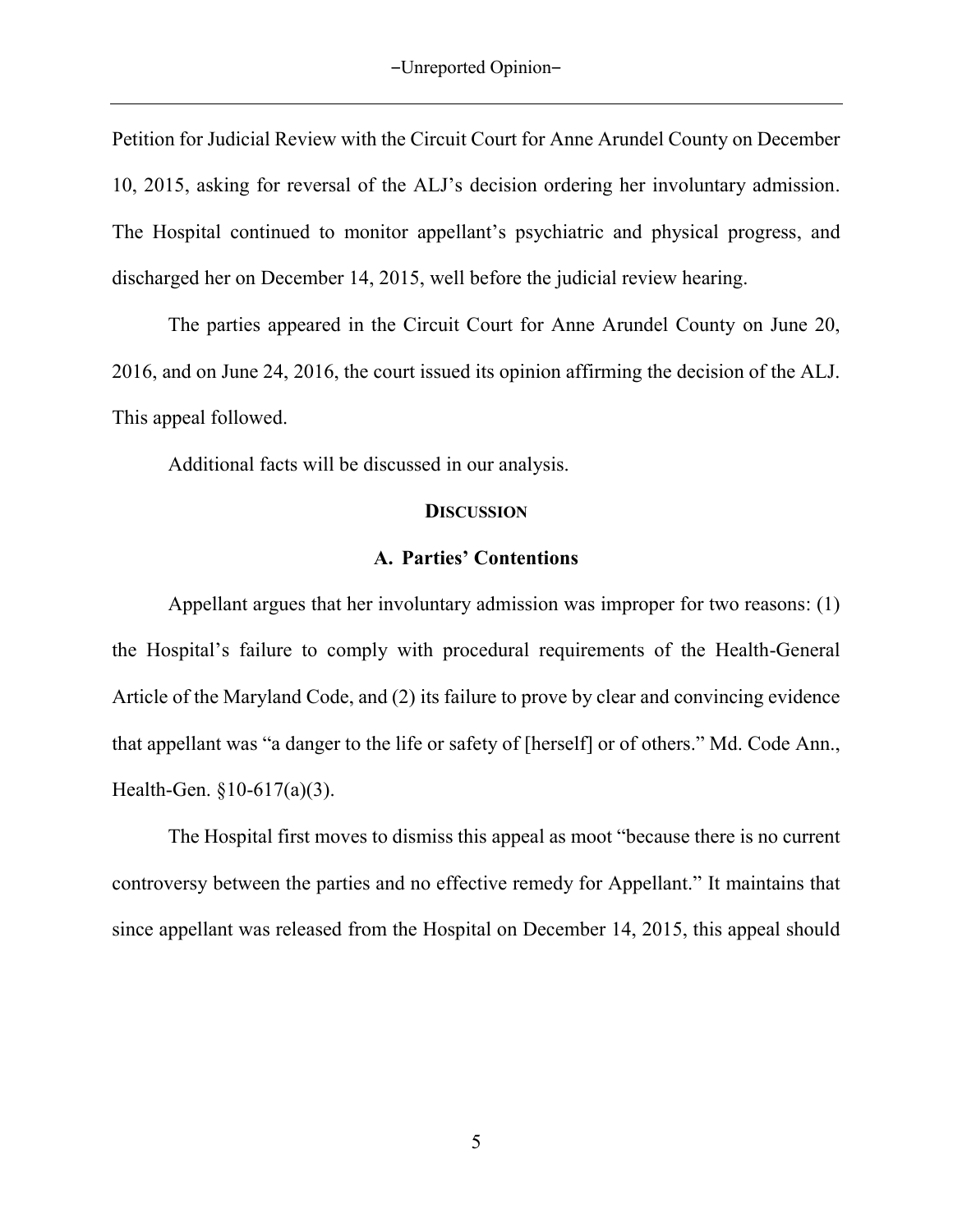be dismissed as a matter of course.<sup>5</sup> Alternatively, the Hospital argues that it established,

by clear and convincing evidence, that appellant met the criteria for involuntary admission.

# **B. Standard of Review**

The scope of our review of an administrative agency action is narrow; the Court

should refrain from substituting its judgment for the expertise of the individuals who

constitute the administrative agency. *See T-UP, Inc. v. Consumer Protection Div*., 145 Md.

App. 27, 801 A.2d 173 (2003). We review the agency's decision directly, not the decision

The ALJ's decision found that [appellant's] involuntary admission for treatment was lawful. The order's effect was that [appellant] remained involuntarily admitted for an additional six days. That time has now passed and reversal of the order cannot give the six days back to [appellant], even if the order were erroneous. Ruling now that the ALJ's order should have gone the other way does not release [appellant on the date of the hearing]. There is no effective remedy.

*Id*. at 6. Here, appellant remained involuntarily admitted for an additional two weeks after the ALJ's ruling. Reversing that decision will have no effect on her release. In her reply brief, appellant lists many collateral consequences that could result from the order of involuntary admission. However, appellant does not argue that she has actually suffered from any of those consequences.

l <sup>5</sup> The Hospital makes a good argument. "A case is moot when there is no longer an existing controversy between the parties at the time it is before the court so that the court cannot provide an effective remedy." *Albert S. v. Dep't of Health & Mental Hygiene*, 166 Md. App. 726, 743, 891 A.2d 402, 412 (2010) (quoting *Coburn v. Coburn*, 342 Md. 244, 250, 674 A.2d 951, 954 (1996)). Furthermore, "[a]ppellate courts do not sit to give opinions on abstract propositions or moot questions, and appeals which present nothing else for decisions are dismissed as a matter of course." The Hospital asks that we take judicial notice of our decision in *Don Martin Fleming v. Shore Health System, Inc.*, 2013 WL No. 2422 (No. 2422, Sept. Term, 2013) *cert. denied* 443 Md. 235, 116 A.3d 474 (2015), *cert. denied* 136 S. Ct. 1158, 194 L. Ed. 2d 187 (2016). In *Fleming*, a case with similar facts to this appeal, we held: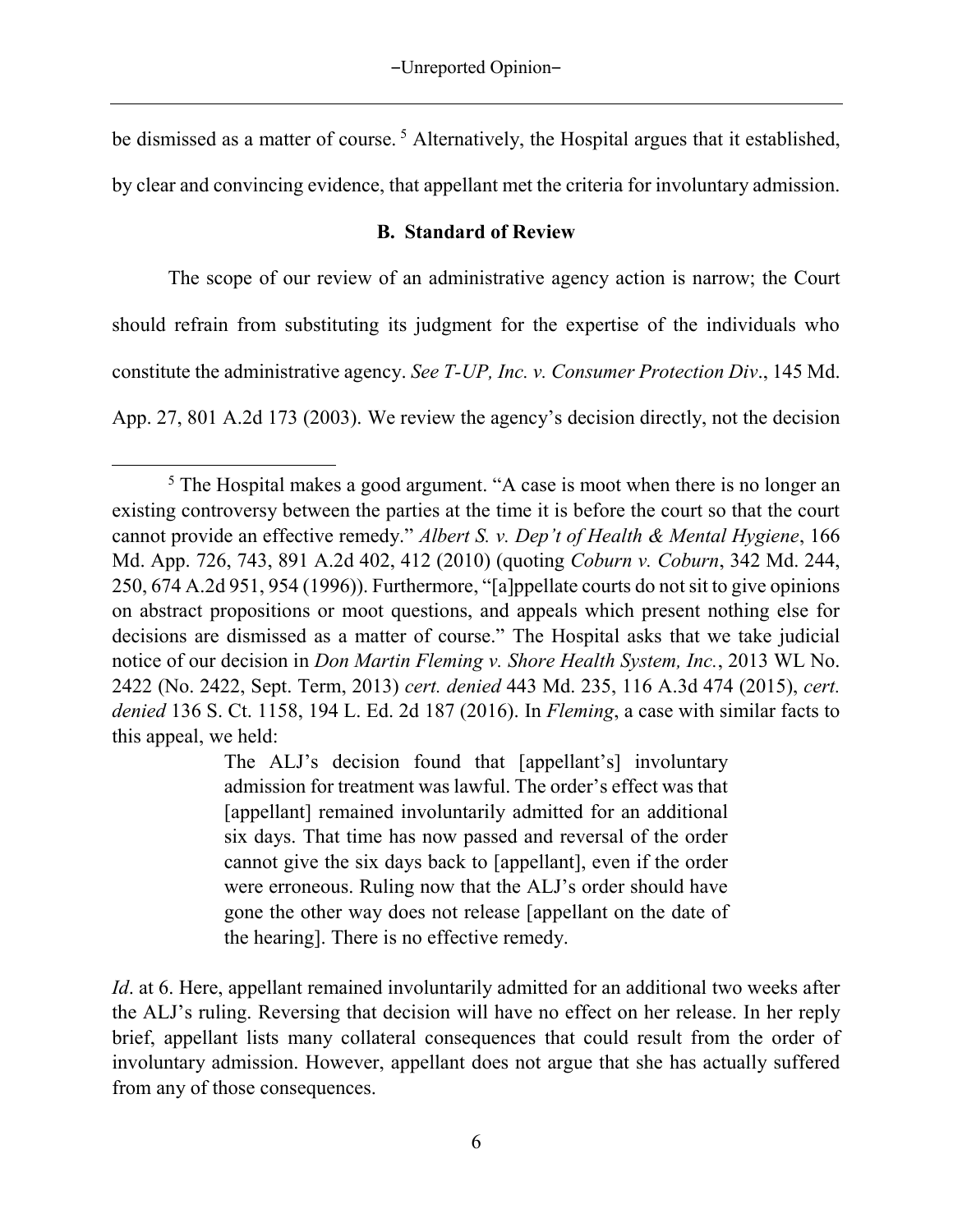of the circuit court. *Marks v. Crim. Injuries Compl. Bd*., 196 Md. App. 37, 55 (2010). The role of this Court is limited to determining whether there is substantial evidence in the record, as a whole, to support the agency's findings and conclusions, and to determine if the administrative decision is premised upon an erroneous conclusion of law. *Maryland Dep't of Health & Mental Hygiene v. Brown*, 177 Md. App. 440, 461, 935 A.2d 1128, 1140 (2007).

# **C. Analysis**

We find merit in the mootness argument presented by the Hospital. There does not appear to be an effective remedy for appellant here. Appellant was released from the Hospital on December 14, 2015. Even if we conclude that the ALJ's order was erroneous, which we do not, appellant's involuntary admission ended long ago. Nonetheless, we address the merits of appellant's contentions.

# *1. Procedural Requirements*

Appellant argues that her involuntary admission to the Hospital was improper because the Hospital failed to comply with several procedural requirements. Specifically, appellant asserts that the Hospital failed to timely: (1) examine appellant to determine her eligibility for involuntary admission, (2) begin the process for involuntary admission, (3) give appellant notice of her admission and attendant rights, or (4) provide a hearing on involuntary admission, and therefore, we must reverse. We disagree.

Involuntary admissions are governed by Title 10, Subtitle 6, of the Health-General Article of the Maryland Code. Section 10-624(b) provides that a physician shall examine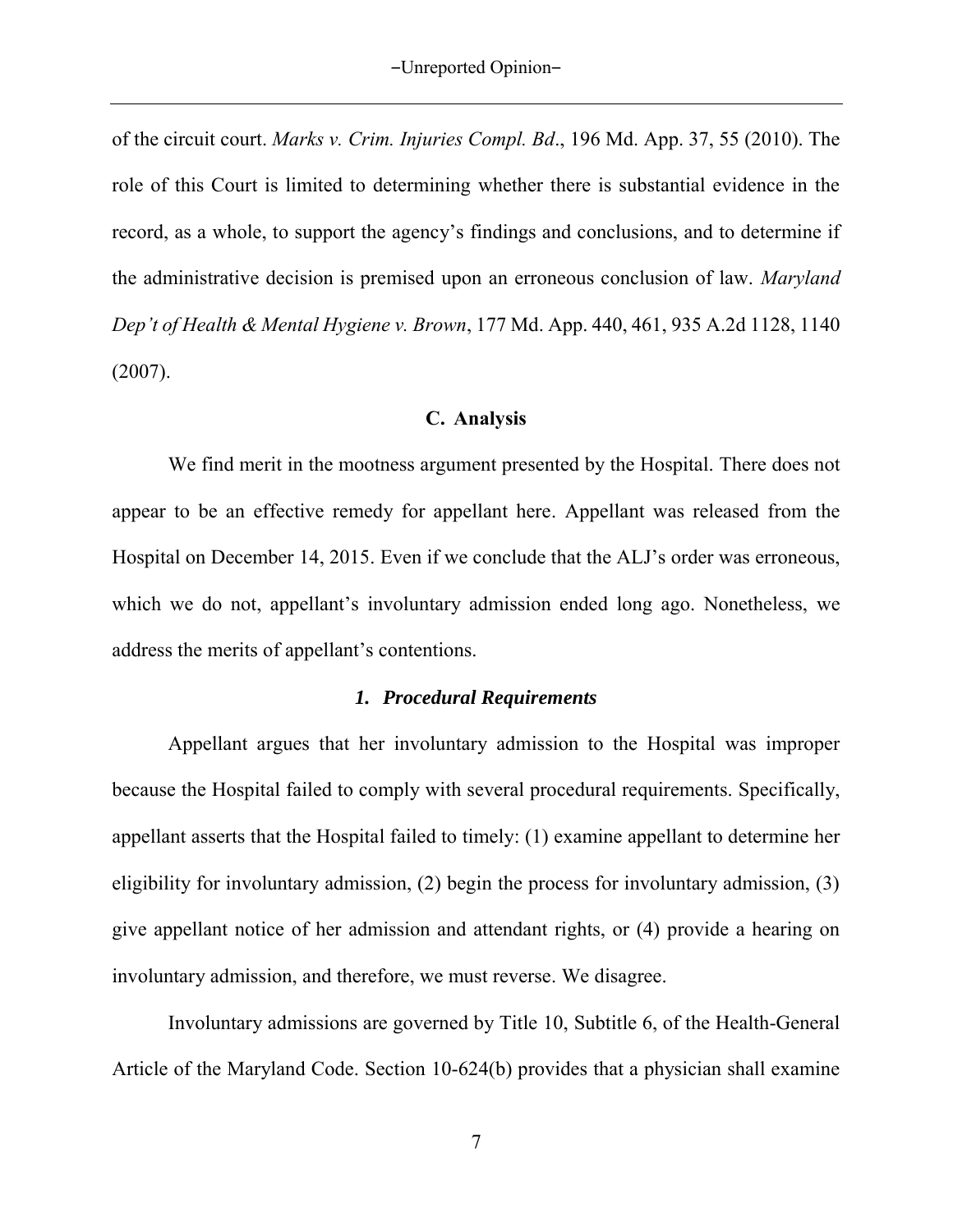an individual within 6 hours after arrival at the emergency facility to determine whether the individual meets the requirements for involuntary admission. Md. Code Ann., Health-Gen. §10-624(b). If the individual meets those requirements, "the examining physician shall take the steps needed for involuntary admission of the emergency evaluee to an appropriate facility[.]" §10-625(a). "Within 12 hours after [an individual's] initial confinement," a hospital must provide the individual notice of his or her admission and of various rights, including the right to consult with a lawyer. §§10-631(a)-(b). The notice includes the date of the involuntary admission hearing which "shall be conducted within 10 days of the date of the initial confinement of the individual." §10-632(b).

Appellant arrived at the Hospital on November 17, 2015. There is nothing in the record to suggest she was not examined within 6 hours of her arrival. The examining physician determined that due to appellant's medical condition – recent stroke and thyroidstorm – she needed to remain on the medical floor for observation and consultations before addressing any psychiatric issues. The emergency room staff considered it "essential" that appellant receive an MRI to see if brain swelling was the cause of her behavior. [E. Appellant's somatic concerns took priority. While addressing appellant's physical health, "there were frequent consultations by [the Hospital's] psychiatric staff," and once she was stable the Hospital promptly determined that appellant was eligible for involuntary admission.

The Hospital then began "the process for involuntary admission." Appellant was diagnosed and certifications for her involuntary admission were signed on November 19,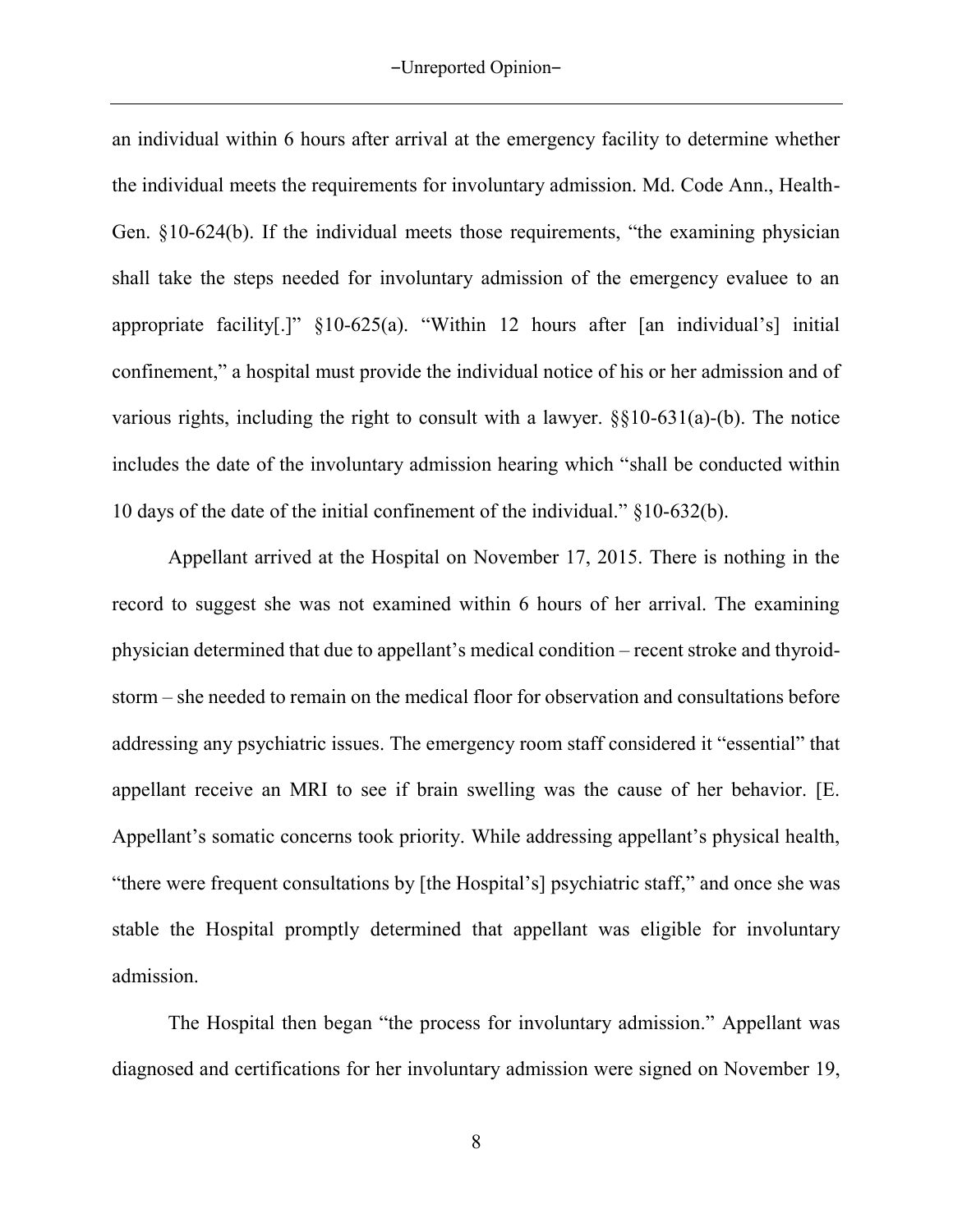2015. Appellant's family requested that she be transferred to Johns Hopkins Hospital or Sheppard Pratt Health System. After both facilities denied those requests and a bed opened up, the Hospital admitted appellant to the psychiatric unit on November 24, 2015. Appellant received notice of her admission and attendant rights on the same day. There is no evidence that she received notice more than 12 hours later. Therefore, we hold that the Hospital provided timely notice. Appellant's involuntary admission hearing was held on December 1, 2015, within 10 days of appellant's confinement to the psychiatric unit. Ultimately, we do not find any procedural errors here. Appellant's physical health needs tolled the time to meet these procedural requirements.

# *2. Presents a Danger to the Life or Safety of the Individual or of Others*

At the involuntary admission hearing, the hearing officer is required to consider all the evidence and testimony of record, and order the release of the individual from the facility unless the record demonstrates by clear and convincing evidence that:

- (1) The individual has a mental disorder;
- (2) The individual needs inpatient care or treatment;
- (3) *The individual presents a danger to the life or safety of the individual or of others*;
- (4) The individual is unable or unwilling to be admitted voluntarily; and
- (5) There is no available, less restrictive form of intervention that is consistent with the welfare and safety of the individual.

Md. Code Ann., Health-Gen. §10-632(e) (emphasis added). Appellant argues that the Hospital failed to present sufficient evidence of how she "presents a danger to the life or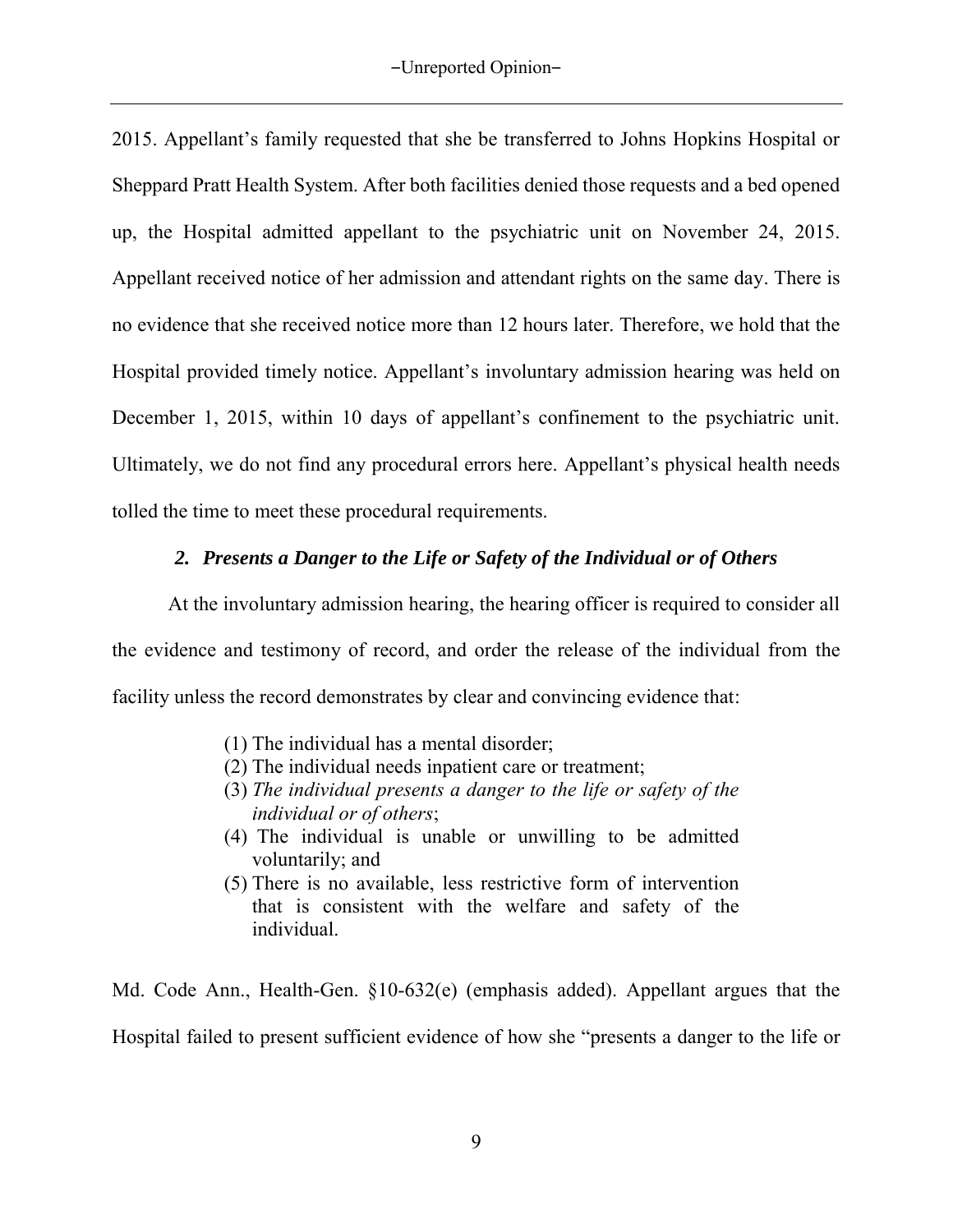safety of the individual or of others." We conclude from our review of the administrative record that there was substantial evidence to support the ALJ's findings.

The ALJ heard testimony from Dr. Sidana and appellant. Dr. Sidana explained his diagnosis and appellant's symptoms. He also stated that it was his expert opinion that appellant was a danger to her own safety because she refused to take her medication and failed to acknowledge her diagnosis. Furthermore, he testified that appellant's manic behavior and delusions of grandeur would be disastrous to her professional life and finances based on her recent actions. Dr. Sidana summarized a letter from appellant's family expressing the same concerns, and indicating that appellant was under the mistaken impression that she was able to drive, which was a safety concern.<sup>6</sup> Dr. Sidana concluded that it was his opinion that appellant presented a danger to her life or safety and that of others.

After the appellant testified, the ALJ made his ruling as follows:

I will now address the merits. Ms. [J.C.N.], I find that you do have a mental disorder that is Bipolar Disorder type 1. This is characterized by your having grandiose delusions. Dr. Sandeep [Sidana] described those delusions in detail. Some of them involve contacting people of some note. Some of them involved your idea that you have been invited to give talks at prestigious institutions, and will be paid money for doing so, but some things that did come into play in making my decision are this:

 You had a – you even recounted your having a stroke in June, having a thyroid storm, you needed to take thyroid – take

 $\overline{\phantom{a}}$ 

<sup>&</sup>lt;sup>6</sup> The record indicates that appellant is unable to drive due to her stroke. She has damage to the right side of her body, "foot drop," inability to use her right hand very well, and partial loss of sight in her right eye.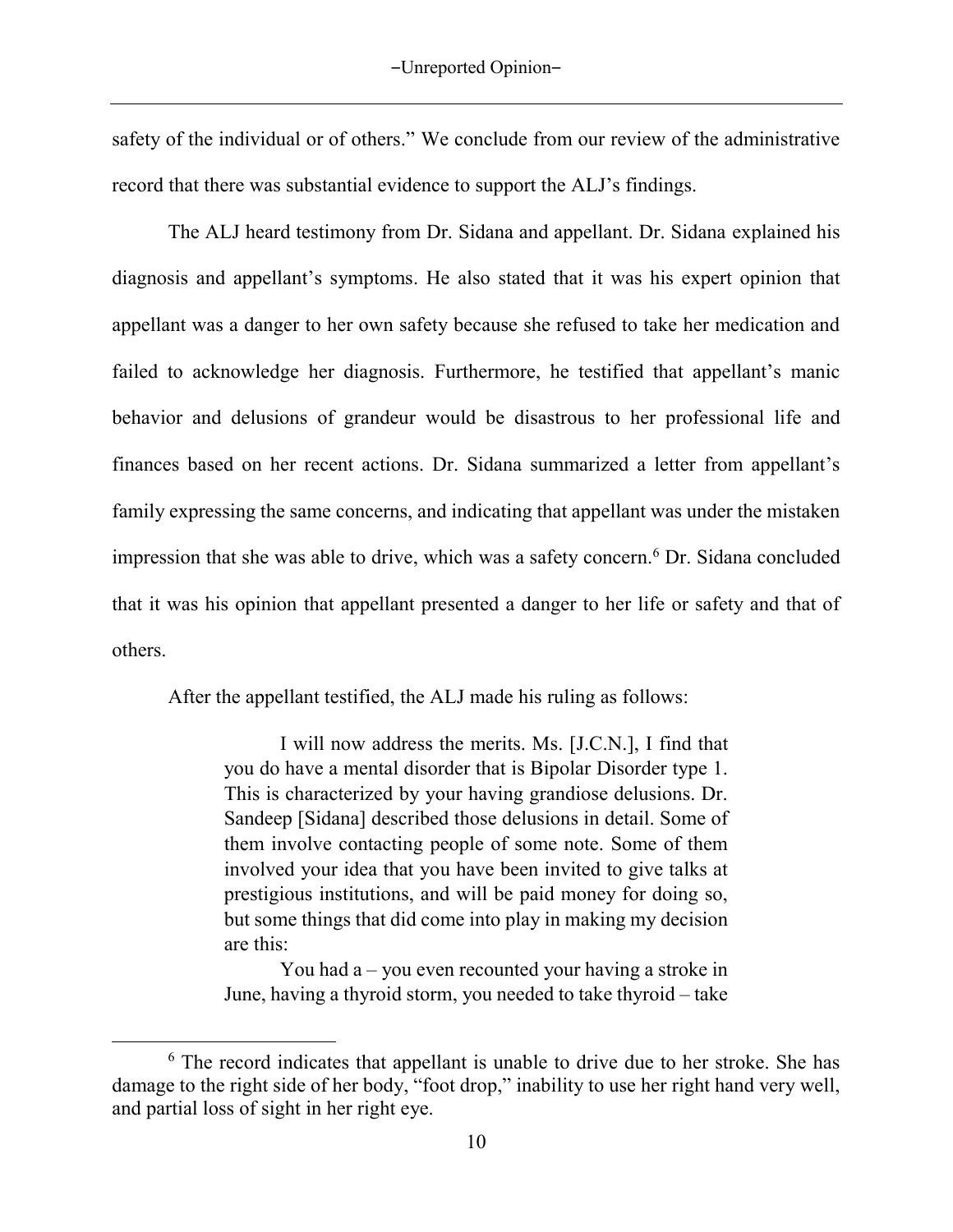#### -Unreported Opinion-

steroids. You were suffering from hyperthyroidism. Your thyroid hormone returned to normal, but that doesn't – the doctor said that doesn't tell the whole story. You have problems, as you are demonstrating – I know you did some hand exercises. There are some problems with your vision, but the doctor also testified that you still – you don't have any insight into your mental illness, and that you might decide to drive a motor vehicle. That is inadvisable at this time.

I – but I believe his testimony – his expert testimony and it is by clear and convincing evidence, the record as a whole, with your lack of judgment, lack of insight, and these issues about finances as well, my question is and the answer to that question is, do you have the sufficient judgment to maintain yourself out of an institutional setting and my answer to that question is no, based on the entire record.

 This is an atypical case where there is not one particular incident, or one particular idea of threatening behavior, or being a danger because one is fighting with other individuals, or threatening someone with a weapon, or so forth, but the entire global nature of this case, your lack of insight, and the things that you are indicating that you might do, and I believe it is credible that you might do these things. You are not taking any medication now. Depakote and Risperdal have been prescribed.

 So, I conclude that you do present a danger to your own safety and life, and the life of others, particularly if you decide to drive and you are not fit to do so.

We agree with this decision. As appellant notes, "[t]he statute does not specify what type of harm is sufficient to establish 'a danger to the life or safety of the individual or of others.'" Therefore, the ALJ was free to consider all harm. The record and testimony adduced at trial show evidence that appellant presented a danger to her life and safety physically, financially, and professionally. We hold that there is substantial evidence in the record, as a whole, to support the agency's findings and conclusions, and that the